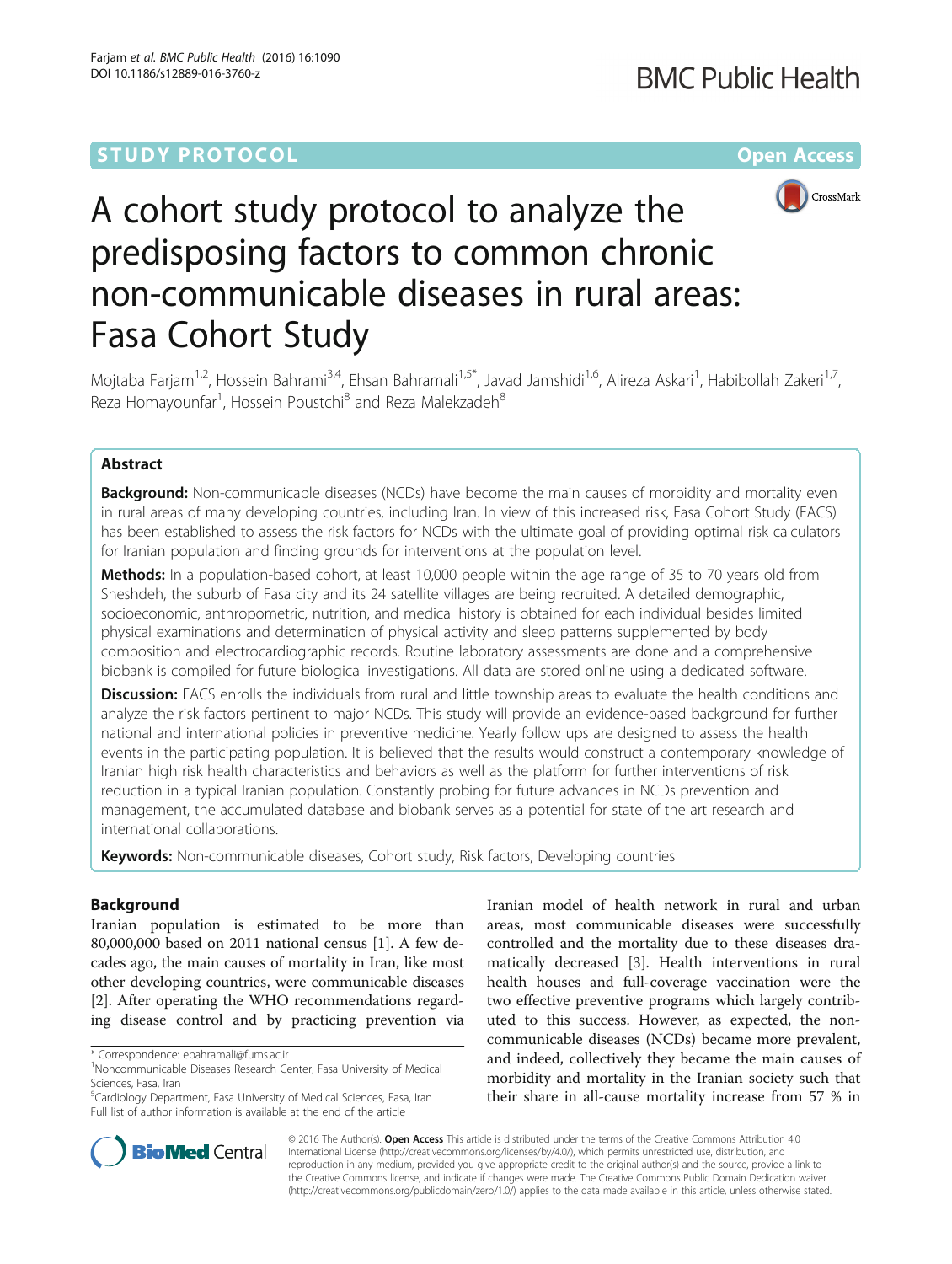1990 to 76 % in 2010 [\[4](#page-6-0)]. These changes are similar to the trends observed in many developing countries [[5, 6\]](#page-6-0).

It is generally believed that the reason for the emergence of NCDs as the leading causes of morbidity and mortality, is the change in people lifestyle [[7\]](#page-7-0). Due to modernization of the Iranian society, diet has been changed not only in the urban regions, but also in the rural community [\[7](#page-7-0)]. Moreover, successful infectious disease control and promotion of life standards has elongated the life span and as a result, the number of people vulnerable to non-communicable diseases including cardiovascular, metabolic, renal and malignant diseases has increased. With the alarmingly high prevalence of NCDs in Iran [\[8](#page-7-0)], applying preventing strategies are of paramount importance. Prevention against NCDs is not achievable by any single interventions. This is in contrast to communicable diseases, and although research on the development of vaccines for some NCDs are going on [[9](#page-7-0)–[12\]](#page-7-0), currently it is not a readily available option worldwide. Till emergence of any paradigm shift in NCDs, preventive measures as vaccines, different levels of NCDs prevention should be defined in an evidencebased manner which apparently demands systematic and reliable data acquisition [[13](#page-7-0)–[16\]](#page-7-0).

Ischemic heart disease, stroke, and other vascular diseases, collectively considered as cardiovascular diseases (CVD) encompass the major cause of death followed by cancer [\[17](#page-7-0)]. Regarding CVDs compared to other diseases, they have a handful of modifiable risk factors. Although longitudinal studies to search for these modifiable risk factors date back to more than half a century ago in developed countries, the discoveries achieved do not completely address the developing world's current health problems in that these countries are not totally an equal match to the developed societies. This is particularly important in view of our previous work in a smaller cohort that showed that the prevalence of common risk factors for CVD in Iranian population is at high as American population [\[18\]](#page-7-0). Undoubtedly, baseline characteristics of the population studied, determine the risk estimates thus achieving to a precise and accurate prognostic measure obligates a longitudinal survey in the population of interest. Furthermore, the somewhat unique aspects of the Iranian lifestyle as one of the few ancient civilizations remained as a single country today, as well as the ethnic diversities and considerable genetic heterogeneity in this part of the world necessitate a separate approach to look for the gene-environment interactions as potential CV risk determinants.

According to the American Heart Association (AHA) recommendations, coronary heart disease risk among adults of 40 years of age and more without previous CVD history ought to be determined every 5 years [\[19](#page-7-0)]. Conventional risk factors used in risk calculators though proved to be accurate and reliable in different

populations, are not ideal in minor ethnicities and disease states like diabetes. Attempts are made as well to incorporate other novel risk factors into the calculators of risk to yield in a better risk stratification tool. There are considerations at the same time about the imposed financial burden of the components of the risk calculators related to the costly laboratory investigations for developing countries. While still more justifications are needed to apply the AHA recommendations in developing countries, a recent study, has focused on the recalibration of the Framingham office-based CV risk calculator and reported that the measures obtained from history, physical examinations and anthropometric indexes can be used comparably to yield in similar risk estimates at the lowest cost compared to the available accepted laboratory based risk calculators [\[20](#page-7-0)].

Regarding the mentioned shortcomings with the available tools for determination of CVDs risk in Iran, looking for more readily available means taking into account the ethnic diversities, limited financial resources and the advantages of an established primary health care network seems mandatory. Cohort studies are of special importance to analyze the risk factors of predisposition to NCDs. This will also significantly contribute to designing preventive strategies by the policy makers. The cohort data can be used in organization of almost all levels of disease prevention and evidence-based real-time algorithm tailoring in both preventive and clinical issues [[16](#page-7-0), [21\]](#page-7-0). Fasa University of Medical Sciences (FUMS), an institute dedicated to improving the health standards, [[22](#page-7-0)] has planned to build up a population-based cohort study in its territory to acquire an image of the NCDs prevalence and incidence and at the same time research on the related risk factors. This is under the supervision of the deputy for research and technology of the Iranian ministry of health (MOH).

# Methods/design

#### Participant recruitment

Fasa cohort study (FACS) has been designed to evaluate the risk factors pertinent to predisposing the inhabitants of the rural region of Fasa to NCDs including the most common ones. The study is a population-based longitudinal survey with a total follow- up span of 15 years. People are invited to participate in the study by the rural health care worker (Behvarz), the representatives of the primary health care system in every health house in the villages and small towns [\[23](#page-7-0)]. Behvarz knows every single individual invited and their health status having registered all villagers of his or her territory in the first place. In Iranian model of the health network, Behvarz is of extraordinary importance as she/he have been selected from the habitants of same towns and villages and have underwent special training programs before they started as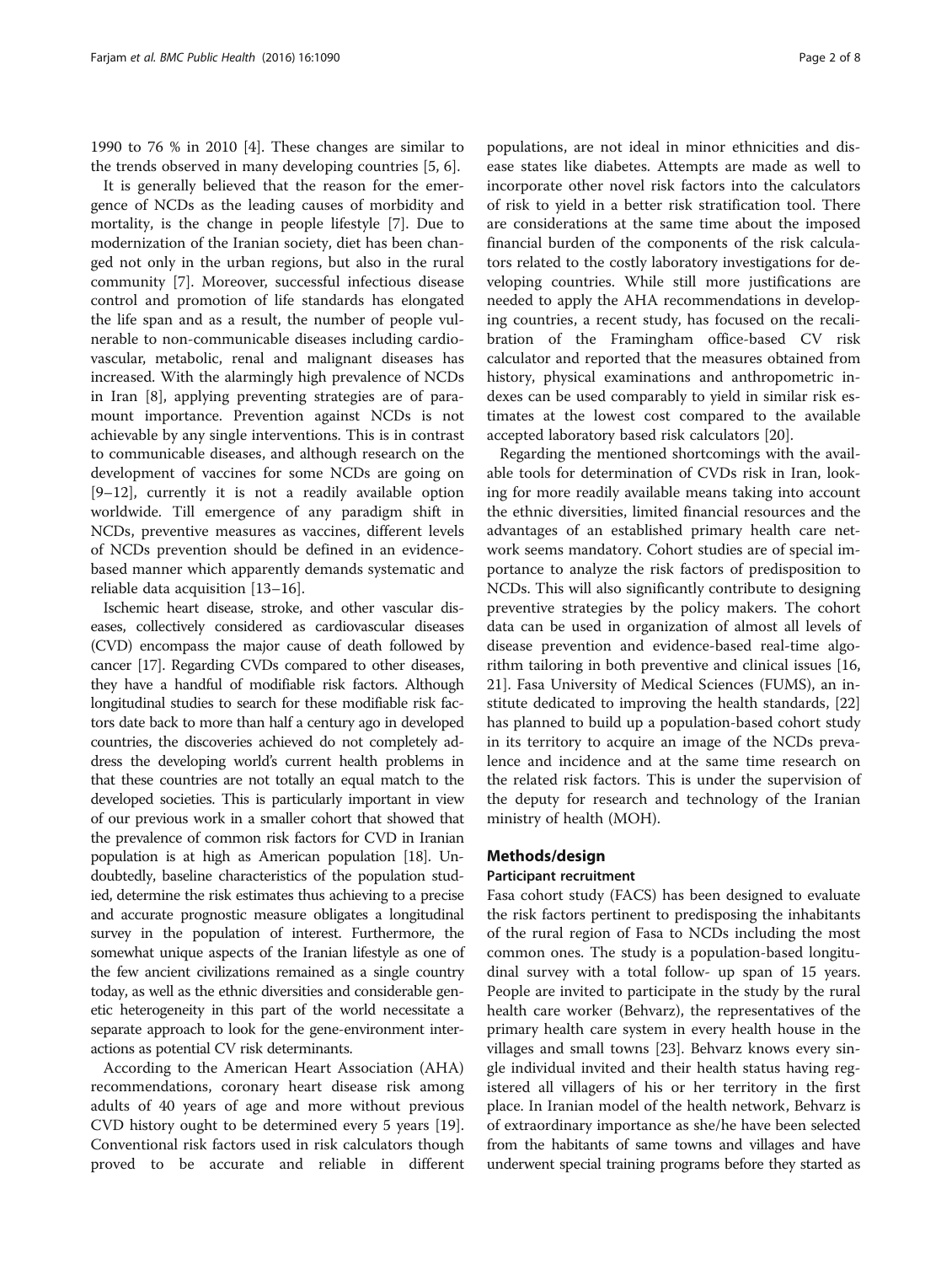the health care worker in the primary health care network. They cover a population of around 200–2000 population and are in direct contact with people of their region with routine and programmed follow ups and recordings of basic health status of their region. Behvarz follow ups are held in the health houses where she regularly visits people and performs basic physical examinations such as blood pressure control as well as health events recordings. Behvarzes served as the inviters to the FACS because they were familiar with every habitant of the region and people trust them. They have been briefed about the study protocol and goals in special training sessions by the PIs of the study. Upon a well-rehearsed method, Behvarzes counted and invited every eligible habitant of the region in a clockwise manner eventually selecting every living place from the health house.

#### Target region and target population

Fasa city is located in the eastern part of the province of Fars, in southwest of Iran with a population of about 250,000. A rural region known as Sheshdeh (28°56′56.0″N 53°59′26.9″E) with a total population of 41,000 was chosen for the cohort study. People within the age range of 35–70 years (11,097 individuals) were planned to participate as the target population in the cohort since they are old enough that have been exposed to health threads and risk factors and young enough not to develop CV events and NCDs endpoints. With the planned follow up time of 15 years they're expected to experience study outcome variables with the highest possible rate.

The ethnicities of people living in this region is diverse, including Fars, Turks and Arabs. They live in a small town (Sheshdeh) and 24 surrounding villages. The name of these districts and their population of 35–70 years old are represented in Fig. [1.](#page-3-0)

#### The field office

An office in the field was funded in the main town of the region. The building has one reception desk and 12 rooms for samplings, physical examinations and interviews. Waiting rooms are equipped with display monitors that constantly guide people through different steps of enrollment process. All essential equipment including computers, sampling facilities and physical exam devices are provided in the field.

#### The laboratory

The laboratory is located in the NCD research center central laboratory at FUMS. State of the art laboratory facilities are available for processing the samples. A biobank with five −70 °C refrigerators and UPS system to control the electricity equipped with real time temperature and electricity controller has been provided.

#### Human resources

A field team works daily in the field office. The team consists of a field supervisor, two physicians, interviewers, nurses, sampling technicians, driver and office boy. Field supervisor is in charge for surveillance of the ongoing interviews and monitoring that data acquisition is carried out according to the protocols.

All personnel have been selected from a number of eligible volunteers after a primary interview and upon a completed training course in the MOH. All of them have been approved through detailed tests after training workshops. The interviewers have been practically trained to ask questions from the participants using digital data acquisition sheets in addition to valid and standard questionnaires and screening tools. They are divided into general, medical and nutrition interviewers based on the questionnaire type they administer. They have academic degrees from bachelor to master related to their job. Four Laboratory technicians and a lab supervisor work in the laboratory. The laboratory personnel have been selected by exams after training about the cohort. They are familiar with the details of coding process, laboratory issues and biobank management and work under direct supervision of laboratory supervisor. The supervisor is responsible for laboratory coding, recording and biobank organization. All lab people are familiar with the cohort protocols and have academic degrees in the field of medical laboratory sciences.

A scientific team of principal investigators (PIs) including cardiologist, nutritionist, pharmacologist, epidemiologist, geneticist and anesthesiologist specialized in pain management supervises the cohort working both in the field and the headquarters. All PIs are academic investigators affiliated to Fasa, Shiraz and Tehran universities of medical sciences and have been updated regarding the cohort study. They are responsible for all executive and scientific processes. They supervise thfe process of data gathering and laboratory function, observe the administrative issues related to the project and data cleaning and perform the quality control procedures of the data. The scientific analysis of the variables is done by this team regularly. The main PI is the corresponding manager who chooses the field supervisor.

#### Work steps in the field office

A schematic presentation is provided in Fig. [2](#page-4-0).

## Step 1- Registration

The registration process is based on national IDID code of each individual. The field supervisor registers participants by checking their ID cards and a unique number is attributed to each one (PCID) and from then on, it will be available on all questionnaires, forms and sample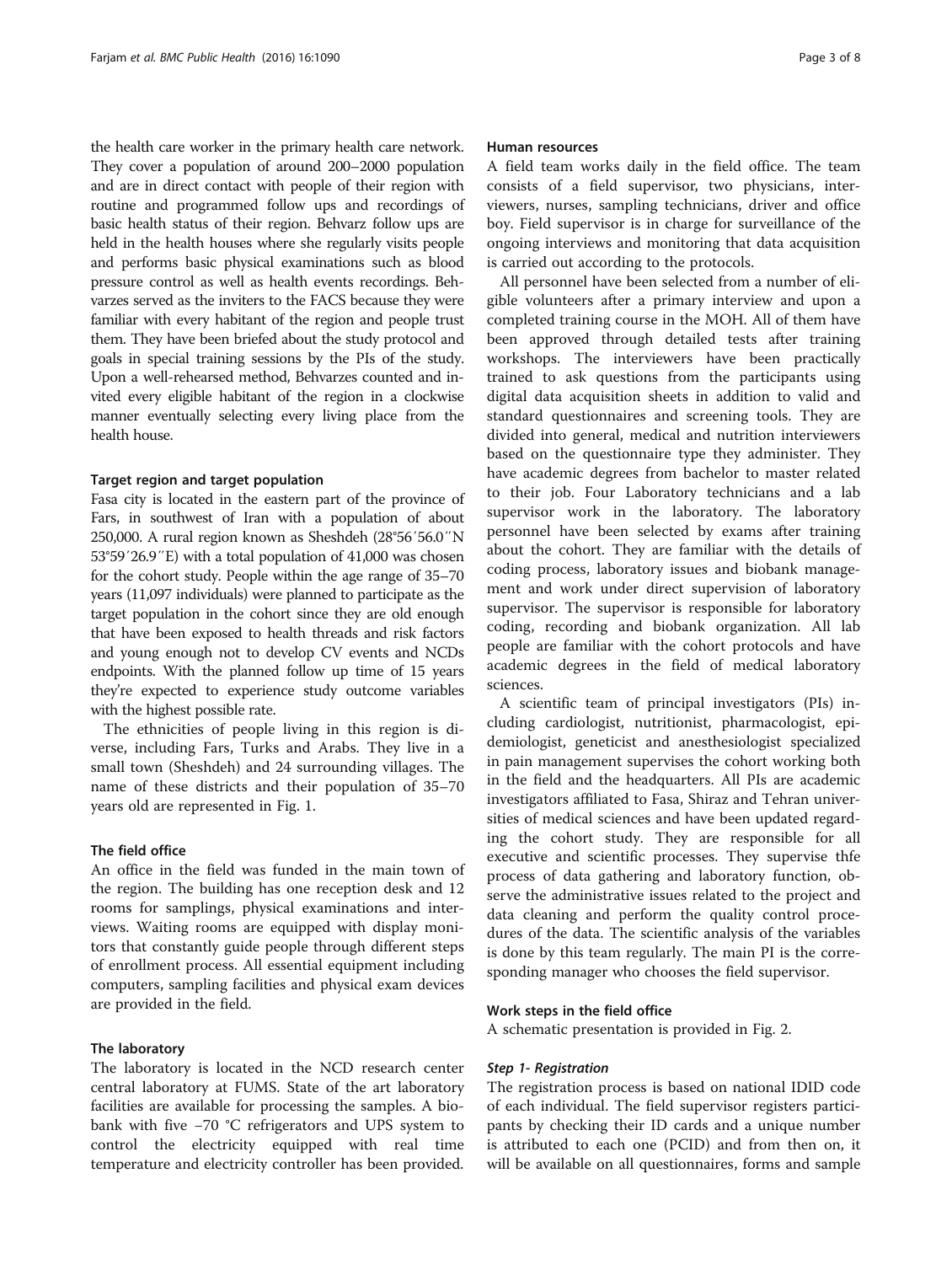<span id="page-3-0"></span>

tubes. One of the interviewers also helps field supervisor with the registration. In all steps of the cohort study, PCID is searchable. A cohort ID card will be issued at the same time, with the digital bar code, photo and the attributed number. A registry is also performed in a separate notebook. The registered individual should be checked against the previously prepared list of the invited participants by the Behvarz. For every participant, an informed consent letter is filled before registration. All the questionnaires are electronic, using a dedicated online software. We used the advantage of electronic questionnaires for improving the accuracy and validity of the entered data. They were designed to be smart in a way that potentially inaccurate data, pre specified outliers or invalid variable types are highlighted and the data entry doesn't proceed unless the registrar rechecks and accepts the entry.

# Step 2- Anthropometrics measurement

In this step, weight, height, and an estimation of body water is evaluated by using Bioelectrical impedance analysis (tanita BC-418, tanita corp, japan) for every participant.

# Step 3- Laboratory sampling

For this cohort, the collection and saving of samples are of extreme importance. Invitees have been asked not to trim or color their hair and nails for 2–4 weeks and maintain fasting state for 10–14 h prior to referral. Blood, urine, hair and nail samples are taken from all the participants. The sampling is done by professional sampling personnel using modern tools. Samples are kept in codified tubes and containers.

A total of 25 ml of blood is taken, comprising one 7 ml clot tube and three 6-ml EDTA tubes. About 15 ml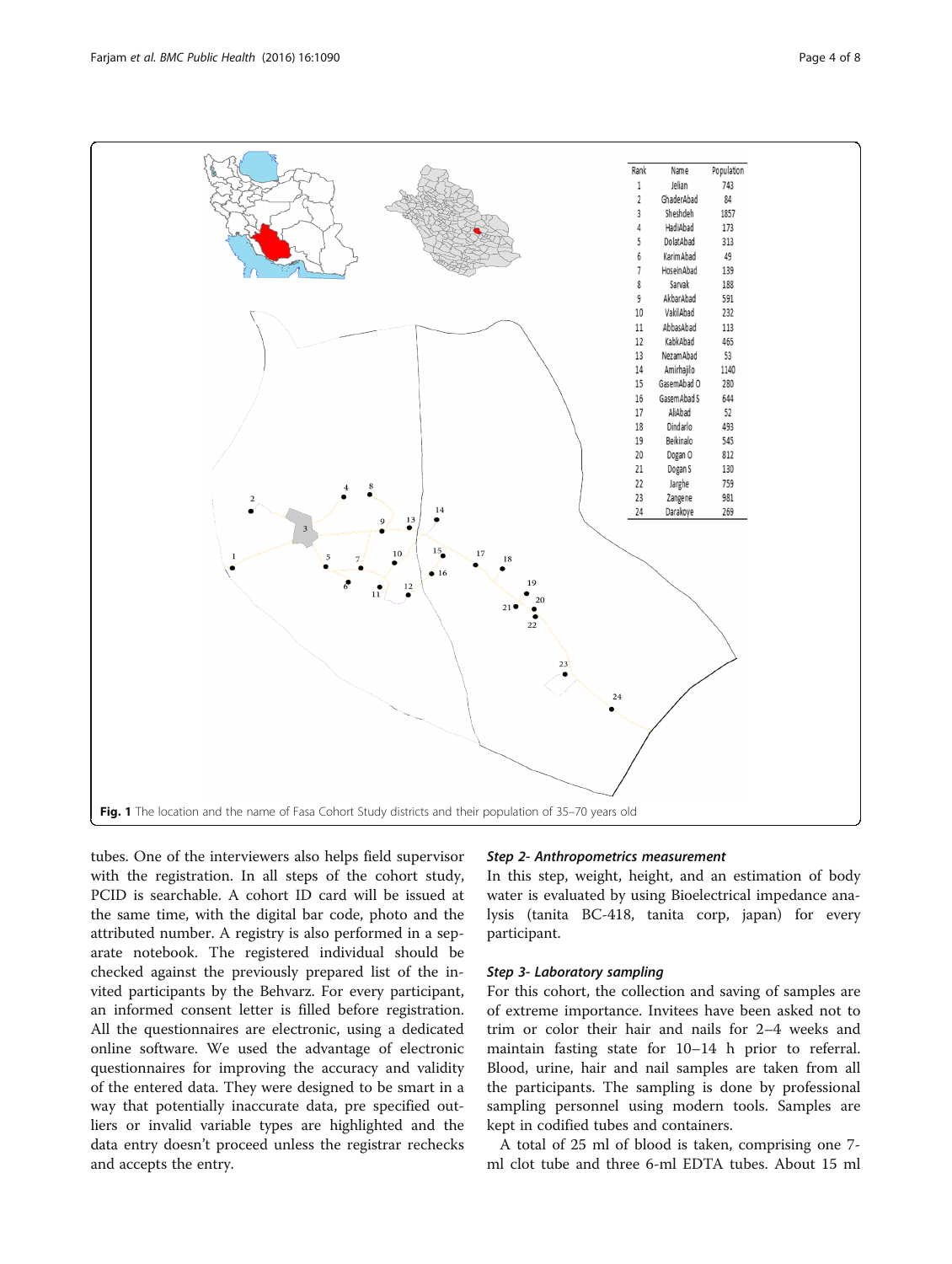<span id="page-4-0"></span>

of urine is taken from every participant. Nail and hair are taken too. At least 1 mm of all nails of hand and foot carried in aluminum foil is kept in zip keeps containing humid absorber. For hair samples, occipital hair is taken from the hair root and put in zip keep bags in which humidity absorber is included.

# Step 4- Electrocardiography

All participants have 12-lead electrocardiograms (EKG) recorded before the interviews. They are asked to shave their precordium at the time of invitation for the best possible result attained. EKGs are all stored in the standard format (Health Level-7) and a dedicated software (Cardiax®) automatically makes diagnoses and provides electronic data exports to be incorporated into the central data acquisition software. Automatic diagnoses will be reviewed by cardiologists further upon the related research protocols per needed. Totally 156 parameters are recorded for each participant per EKG which includes 12-lead deflection voltage amplitudes, durations, intervals and ST segment deviations as well as heart rate and vector analyses. Data quality is assessed each month after interpretations by the steering committee.

## Step 5- Interviews to fill the questionnaires

General interview In this section, the general characteristics of the participants are recorded. The general questionnaire is subdivided to nine sections comprising personal information, general information, socioeconomic status, occupational status, home location and

type of fuel used, lifestyle, anthropometric measurements, mobile use, and pesticide use. In each subsection the detailed information for every participant is recorded (details of the questionnaire are available at ncdrc.fums.ac.ir/collaboration).

Medical interview Data acquisition forms are filled in asking about any previous medical history of every participant. Validated screening questionnaires are utilized as well to obtain data on the incident common NCDs, dental health, physical activity, sleep quality and duration, fertility, substance and alcohol abuse and smoking. The full length data gathering sheet and questionnaire is available at ncdrc.fums.ac.ir. Participants are also asked to bring their medications at the time of interview to register the drug history with maximum precision. History of prior hospitalizations are recorded and a positive family history for NCDs are sought.

Nutrition interview The modified food frequency questionnaire (FFQ) is administered in this phase to evaluate the eating habits and foods consumed by the participants. The FFQ is a semi-quantitative 125-item inventory. The inventory is used to obtain information on dietary intake over a 1-year period and is a Willett format questionnaire [[24\]](#page-7-0) modification based on Iranian food items. It includes a list of foods (with standard serving sizes) commonly consumed by Iranians. Individuals are requested to report their frequency of consumption of a given serving of each food item during the past year, on a daily, weekly, monthly or yearly basis. A standard portion size is designated for each item by using United States Department of Agriculture (USDA) serving sizes (e.g. bread, one slice; dairy, one cup).

# Step 6- Physical exam

Five nurses are in charge for taking resting heart rate and blood pressure, examining the oral hygiene, inspecting for alopecia and/or hirsutism, analyzing the participants' posture and looking for the gross abnormalities in limbs and torso. They are trained to measure and record the blood pressure in both arms consecutively. After 15 min repeated measurements are done and recorded. Heart rate is recorded in sitting position 15 min apart as well. Initially all the nurses were granted with a certificate after completing the training courses and every 3 months, they have received repeated instruction for certificate renewal.

# Laboratory work in the lab

After taking samples from participants in the field, they are transferred in cool boxes to the laboratory for processing. Different laboratory data are provided for each participant. These include complete blood count (CBC);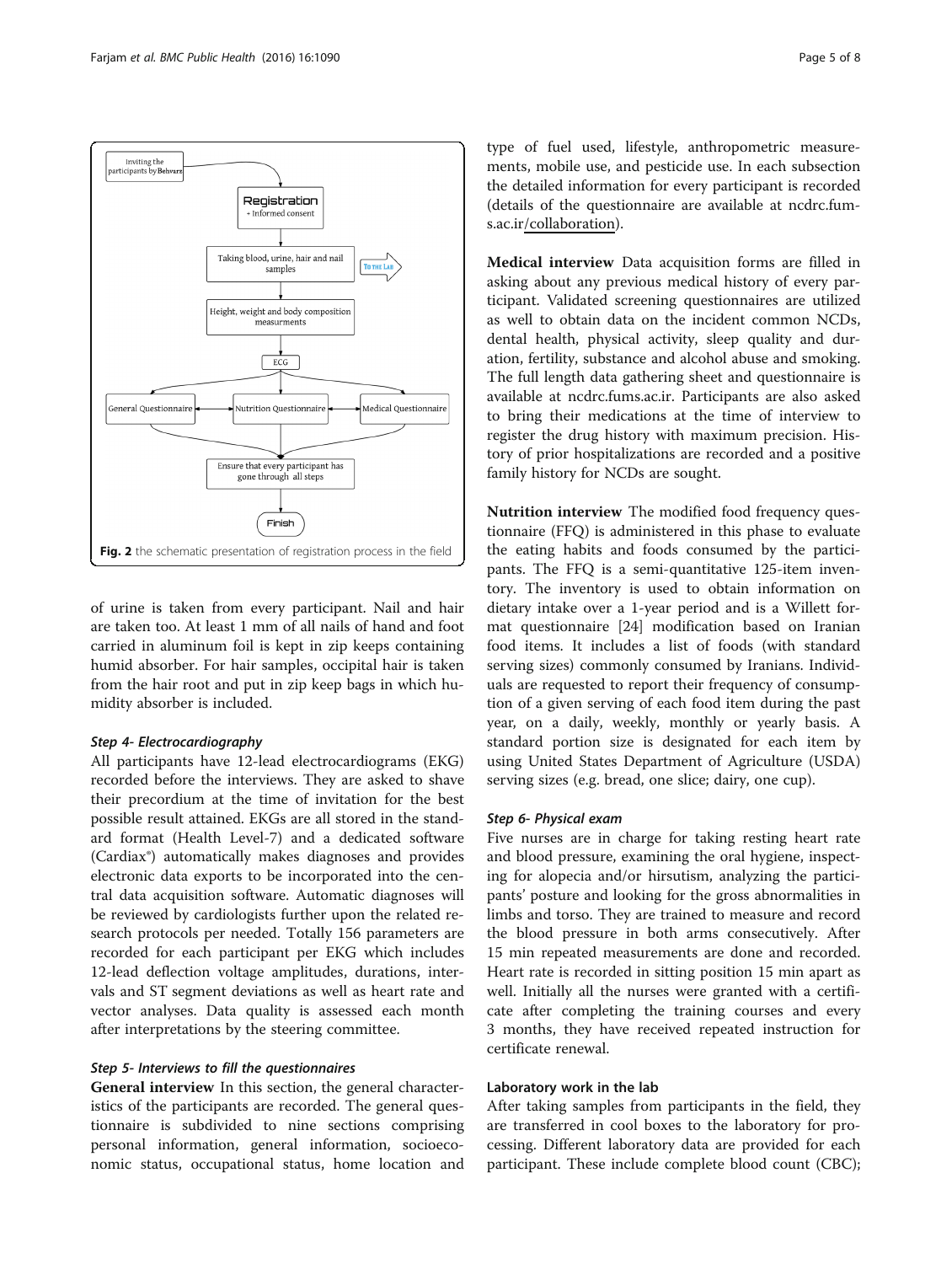blood biochemical parameters measurements (fasting blood sugar (FBS), serum total cholesterol (TC), triglyceride (TG), high density lipoprotein (HDL) and low density lipoprotein (LDL) cholesterol, alanine aminotransferase (ALT), asparagine aminotransferase (AST), alkaline phosphatase, gamma glutamyl transpeptidase, urea, and creatinine levels and urine analysis (color, specific gravity, appearance, PH, nitrite, bilirubin, urobilinogen, protein, glucose, and blood). The laboratory data are recorded in an electronic database. These data then are imported to the main database including every participant detailed information which were recorded through the questionnaires.

#### Sample saving

For blood specimen saving, 1.4 ml 2D crayotubes are used. There are smart 12-digit code on every tube which can be read by smart scanner. Twelve cryotubes are prepared as represented in the Table 1.

The cryotubes are stored in −70 refrigerators. The samples are put with a specific order in the box codified for every individual participant.

#### The follow-up phase

This study includes a 15-year follow- up phase. As one of the important pitfalls of follow-up phase could be lack of knowledge in staffs, every individual who is in charge of follow up will be educated for understanding their role before the follow up starts. The follow up data will be recorded in a software which is designed especially for this purpose.

The follow up team comprises a physician/nurse, interviewers (which are preferably nurses) and a laboratory technician. They are responsible for yearly follow up and work under the supervision of the main PI and the field director. An outcome review team including three internists along with follow-up team will determine the final diagnosis or the cause of any death of participants. At the time of enrolment every participant signs an informed consent in order to let the follow-up team to access their past and future medical records.

There are two types of follow-up, passive and active. In passive follow-up the data will be gathered through self-reports and reports of diseases and cancer registry centers (and also other centers related to health services such as: private clinics, general physicians, forensics

Table 1 Saved samples during the study for every individual

| Sample      | Number of cryotubes | Volume (ml) |
|-------------|---------------------|-------------|
| Whole blood |                     |             |
| Plasma      | h                   |             |
| Buffy coat  |                     |             |
| Serum       |                     |             |

centers, medical insurance, laboratories). The deaths will be recorded and if an outcome of interest (such as cardiovascular diseases and cancer) was confirmed in a participant, the participants will be invited to the laboratory and blood sample will be taken from them. Besides getting data via passive reports, most cases will be followed-up actively using phone interviews by the physician or the interviewers in yearly intervals. If there was no answer in a phone call after six times in three different days of 3 weeks, the follow-up team will go to the postal address of the participant and interview will be done face to face. Behvarzes will facilitate this process. The deaths will be recorded and in case of outcome of interest, the participants will be invited to the laboratory and blood sample will be taken from them.

To investigate changes in risk or protective factors of diseases, in 5, 10 and 15th years of follow-up (2nd, 3rd and 4th Screenings), the re-sampling (blood, urine, hair and nail) will be carried out and new lifestyle questionnaire and FFQ will be filled out for all alive participants.

#### Quality control

Surveillance systems are of crucial importance and the quality control team at the initial enrollment phase has a practically validated checklist to clearly address a variety of quality measures of data collection. The team supervisor is an epidemiologist who is not one of the investigators of FACS. They cover all three aspects of the data and specimen acquisition process: general questionnaires and anthropometric measurements, medical and disease screening questionnaires, and biologic samples acquisition and biobank maintenance. Furthermore, the control will be operated every 3 months by an external reviewer who is familiar with the entire process of registration at FACS. If any draw backs observed, they would be taken into consideration for the following clean up phase. The quality control administrator who is one of the PIs has full access to the database and codified information. In case of any need for clean up another team member retrieves the codified data for the cleanup.

The FACS software is designed to make basic checks automatically as well. Data fields are sensitive to outliers which has been defined by the investigators and the software alarms the operators to confirm the values they are entering before the final registration. Inaccurate data in terms of variable types, length and measurement levels are also identified and the final approval depends on an extra step of PI validation.

# **Discussion**

There are gaps between research-based evidence, health policies and clinical practice in developing countries [[25\]](#page-7-0). Incorporating the evidence provided by studies in developing countries into policy making is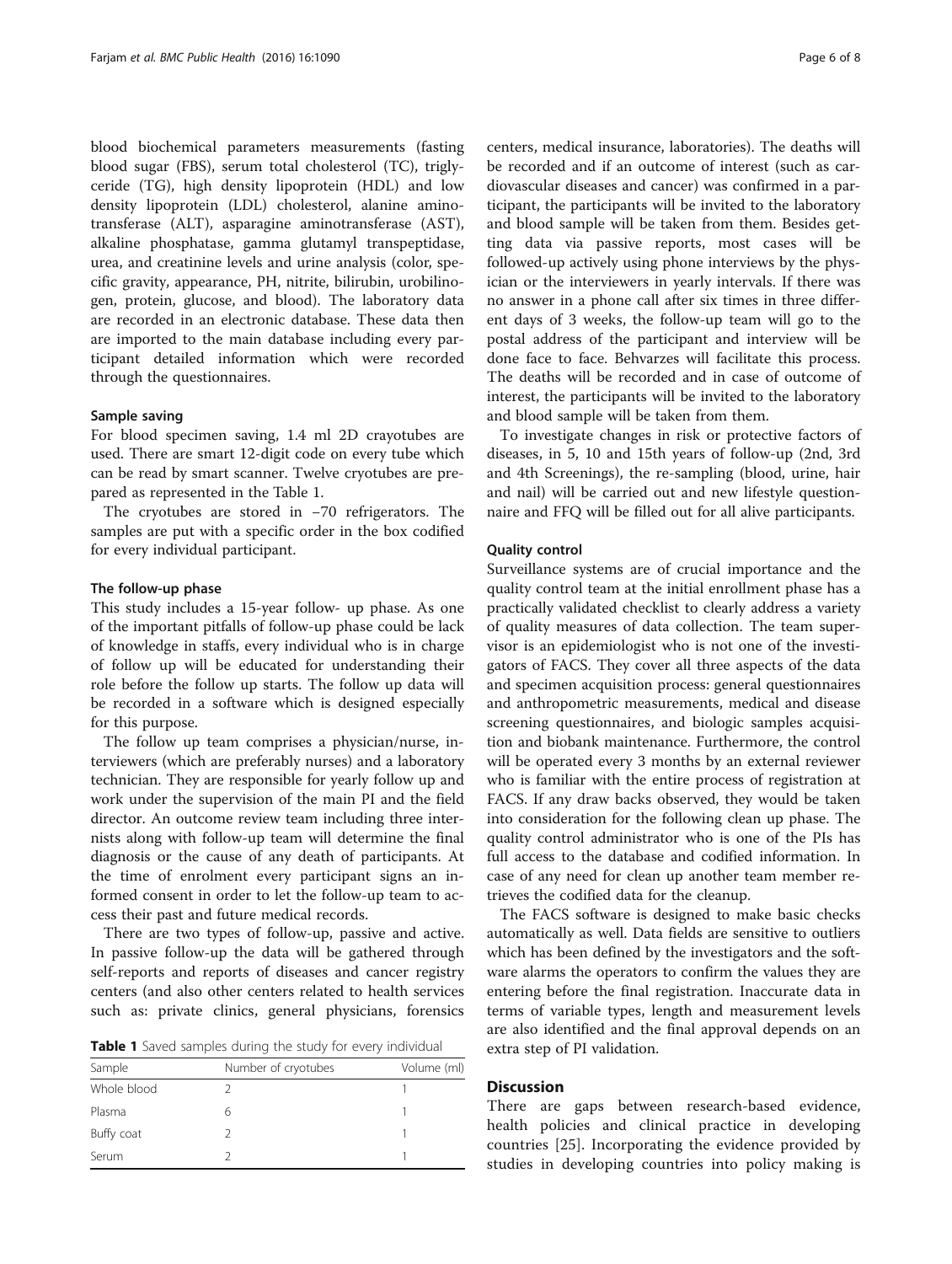<span id="page-6-0"></span>a critical step in improving the health status in these countries [[26, 27](#page-7-0)]. Acknowledging that, FACS was founded by NCD research center to contribute to tailoring Iranian evidence-based health and medical policies. By this view, and by the support of the MOH, some major management barriers such as the limitations in financial and human resources [[28\]](#page-7-0) were overcome. Technical issues were solved by means of several expert sessions at the MOH and using the opinions of international collaborators. The health deputy in Fasa also played a special role in offering its network facilities for recruitment of the people.

One problem might be the immigration of the participants. To address that we engaged actively in the development of a nationwide health indexes registration system (SIB network) which actively records every Iranian's health status by means of an online software. The software allows tracking of people in the health network and facilitates the outcome measurements for FACS. The two disease registration systems available in FUMS as population-based registry for myocardial infarction (FaRMI) and hospital-based registry for systolic heart failure (FaRSH) are customized as well to notify the investigators of FACS in case of any incident outcomes for FACS participants. Death registers are also reviewed weekly by the follow up team and are checked against the national IDs of participants registered in FACS.

To further support national and international collaborations, the data will be available to investigators who accept terms and conditions noted in the official website of the FACS (ncdrc.fums.ac.ir). The laboratory will continue functioning in later phases and the biobank will be operating and ready to be used for researchers and collaborators who like to investigate in the field after authorization by the steering committee.

#### Abbreviations

AHA: American heart association; ALT: Alanine aminotransferase; AST: Asparagine aminotransferase; CBC: Complete blood count; CVD: Cardiovascular diseases; EDTA: Ethylenediaminetetraacetic acid; EKG: Electrocardiograms; FACS: Fasa cohort study; FBS: Fasting blood sugar; FFQ: Food frequency questionnaire; FUMS: Fasa University of Medical Sciences; HDL: High density lipoprotein; LDL: Low density lipoprotein; MOH: Ministry of health; NCD: Non-communicable diseases; PCID: Persian cohort ID; PIs: Principal investigators; TC: Serum total cholesterol; TG: Triglyceride; USDA: United States department of agriculture; WHO: World health organization

#### Acknowledgements

The authors would like to thank the personnel of the NCD research center at FUMS for their keen efforts and enthusiasm toward the study. Mrs. Soroush Dadvari, Mona Rajabi MD and Samaneh Yousefi MD are especially thanked for their great support and brilliant help with the field and laboratory works. Authors would also appreciate the efforts made by the central quality control team who were involved in instructing the interviewers and further monitoring of their performance; especially Zahra Mahmoudi, Sareh Eghtesad, Ameneh Shayanrad and Romina Mohammadi.

#### Funding

This research was funded by the Islamic Republic of Iran Ministry of Health grants for development of cohort studies.

#### Availability of data and materials

Data sharing not applicable to this article as no datasets were generated or analyzed during the current study. The general information is available from: [http://ncdrc.fums.ac.ir/.](http://ncdrc.fums.ac.ir/)

#### Authors' contributions

MF, HB, EB, HP and RM were seriously involved in the conception and the design of the study. MF, EB, AA, HZ and JJ critically revised the protocol and EB, JJ and RH were involved in the analysis of the process and the initial results. Local steering committee consisted of MF, EB, JJ, AA, HZ and RH who supervised the adherence to the protocol in a weekly basis. EB, HB, MF and JJ were the major authors who wrote the initial draft and EB, HB, HP and RM critically revised the final manuscript. All authors finally revised and approved the manuscript.

#### Competing interests

The authors declare that they have no competing interests.

#### Consent for publication

Not applicable.

#### Ethics approval and consent to participate

This study is in agreement with the Helsinki declaration and Iranian national guidelines for ethics in research. The protocol of the study was approved by the regional and national research ethics committees (equivalent of institutional review boards) of FUMS, (reference number: IR.FUMS.RES.1394.3). All participants were asked to sign a written informed consent approved by the research ethics committee. The participants are able to withdraw from the study when they wish. Data collected are stored in a codified confidential database.

#### Author details

<sup>1</sup>Noncommunicable Diseases Research Center, Fasa University of Medical Sciences, Fasa, Iran. <sup>2</sup> Department of Medical Pharmacology, Fasa University of Medical Sciences, Fasa, Iran. <sup>3</sup> Division of Cardiovascular Medicine Department of Medicine, Keck School of Medicine, University of Southern California, Los Angeles, USA. <sup>4</sup>Department of Preventive Medicine, Keck School of Medicine, University of Southern California, Los Angeles, USA. 5 Cardiology Department, Fasa University of Medical Sciences, Fasa, Iran. 6 Department of Medical Genetics, Fasa University of Medical Sciences, Fasa, Iran. <sup>7</sup> Anesthesiology Department, Fasa University of Medical Sciences, Fasa Iran. <sup>8</sup>Digestive Diseases Research Institute, Tehran University of Medical Sciences, Tehran, Iran.

#### Received: 1 September 2016 Accepted: 11 October 2016 Published online: 18 October 2016

#### References

- 1. National Population and Housing Census, 2011. [\[https://www.amar.org.ir/](https://www.amar.org.ir/english/Statistics-by-Topic/Population#2224493-releases) [english/Statistics-by-Topic/Population#2224493-releases\]](https://www.amar.org.ir/english/Statistics-by-Topic/Population#2224493-releases).
- 2. Askarian M, Mansour Ghanaie R, Karimi A, Habibzadeh F. Infectious diseases in Iran: a bird's eye view. Clin Microbiol Infect. 2012;18(11):1081–8.
- 3. Moghadam MN, Sadeghi V, Parva S. Weaknesses and challenges of primary healthcare system in Iran: a review. Int J Health Plann Manag. 2012;27(2): e121–31.
- 4. Naghavi M, Shahraz S, Sepanlou SG, Dicker D, Naghavi P, Pourmalek F, Mokdad A, Lozano R, Vos T, Asadi-Lari M, et al. Health transition in Iran toward chronic diseases based on results of Global burden of disease 2010. Arch Iran Med. 2014;17(5):321–35.
- 5. Jamal R, Syed Zakaria SZ, Kamaruddin MA, Abd Jalal N, Ismail N, Mohd Kamil N, Abdullah N, Baharudin N, Hussin NH, Othman H, et al. Cohort profile: The Malaysian Cohort (TMC) project: a prospective study of noncommunicable diseases in a multi-ethnic population. Int J Epidemiol. 2015; 44(2):423–31.
- 6. Teo K, Chow CK, Vaz M, Rangarajan S, Yusuf S, Group PI-W. The Prospective Urban Rural Epidemiology (PURE) study: examining the impact of societal